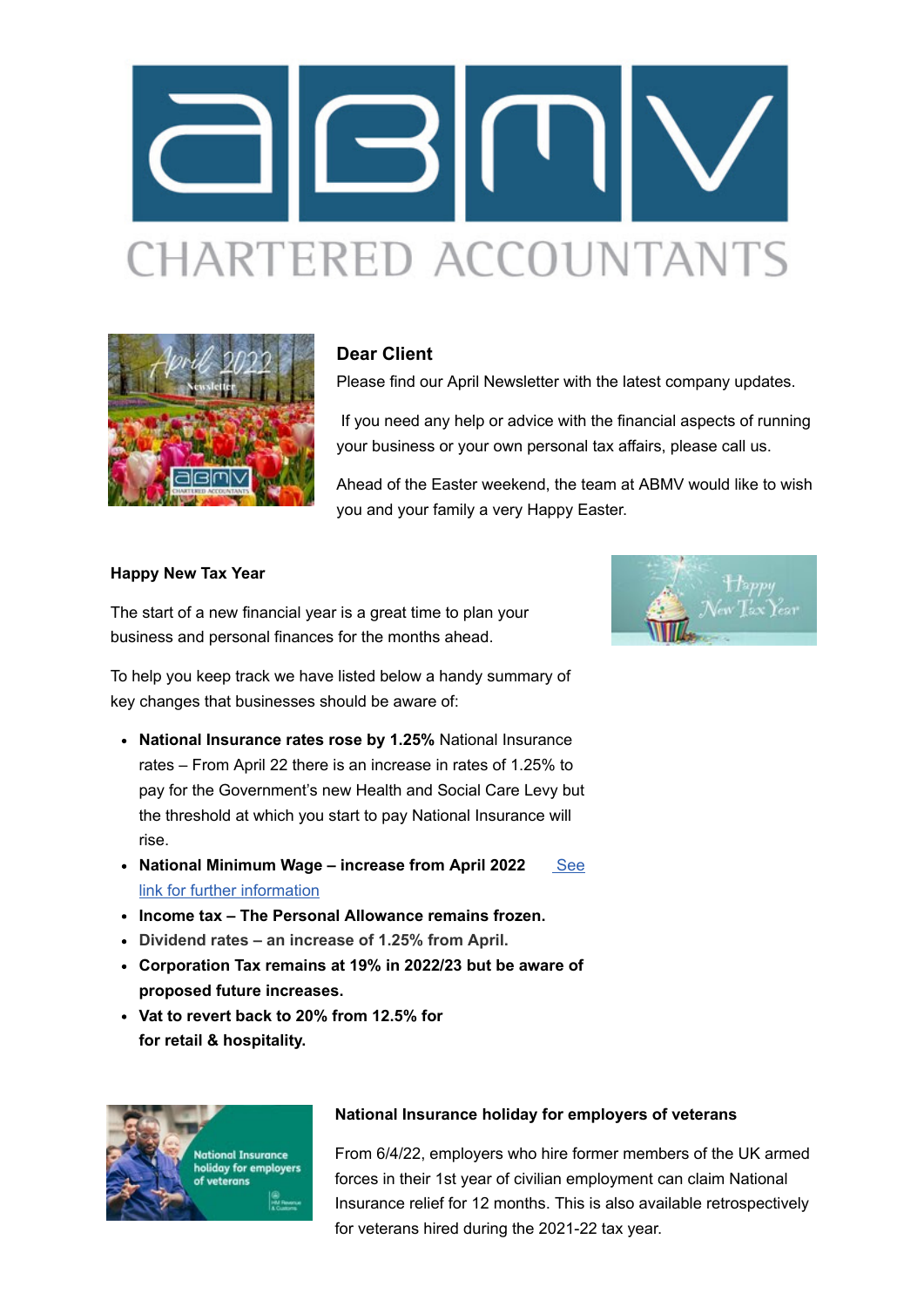# **Software developers providing customs declaration software**

If you're thinking about making your own customs declarations, you need software that works with the Customs Declaration Service. Check with your customs software developer now and find out when you can start using the Customs Declaration Service.





# **Are you in a band A-D council tax in England, Scotland or Wales?**

[You are due a £150 rebate to help w](http://click.maildeliveri.es/ls/click?upn=CUpFtyXQXbii-2BFRRdEIha0I8k83668B-2BubQn4INBpuJv5-2BJ8Xbs-2BI6q5MJGc4vsMzHVkZfu0EFSkfmEt-2FJtDYISO6jc6SZeovKXwy7VMJXU-3Dc-Cz_JvLSh5-2BVlgqI1TZvmaXxSK4z9DRMK-2Ftcys2RtGAd6JBj7P2nG0-2FpvJuCtGFYD-2FgQNiwSYemEXhA9l8Q-2BGiCQdTlopf4gYbuzki4fOpaFNbzO3gsHVlvxwTOO1VWvpN4jy2ptwp2MxcTv50CgFYjd8BZxzsBo0YIUtPTZR0JXrLplpAJ8zZya5XjJvW6o6jRUB0RhIoTwdFnxZz4yz-2BF6yWUY05CuBQt4sJgJB-2FAY-2FacsyQpoy6RqS-2FpeE8fWDJTnjf5jm5w5pbnNFF1eBHM2B6IypXy5Yh1grEH-2B6aMhmYBcxbcxsusoH21DHP5qUIpF)ith energy bills from THIS month. This is one of two measures the Chancellor announced in February. If you pay council tax by direct debit, the £150 should be paid into your bank account, hopefully in April. If you don't pay by DD, you'll be notified how to claim it, and if you don't do that, it'll be a rebate on your bill. While we hope most councils will be ready to pay the £150 to households in April, they technically have until September to make the payments.

## Check your Tax Band here:

#### **ABMV has made paying your fees even easier!**

ABMV now has an EPOS card machine and can take payments by credit or debit card. Come into the office and say hello to pay, or over the phone.





## **Need legal documents certified by a professional advisor?**

We are regulated by the ICAEW and can certify most documents for a 3rd party.

(Typical fee charges will be £50)

Please contact us.

#### **So many buyers ...We need more sellers!**

Our sister business **Transworld Kent,** the business brokerage is looking for business sellers.

If you are considering selling your business get in touch for a complimentary business valuation and company health check.

Let us find the perfect buyer match.

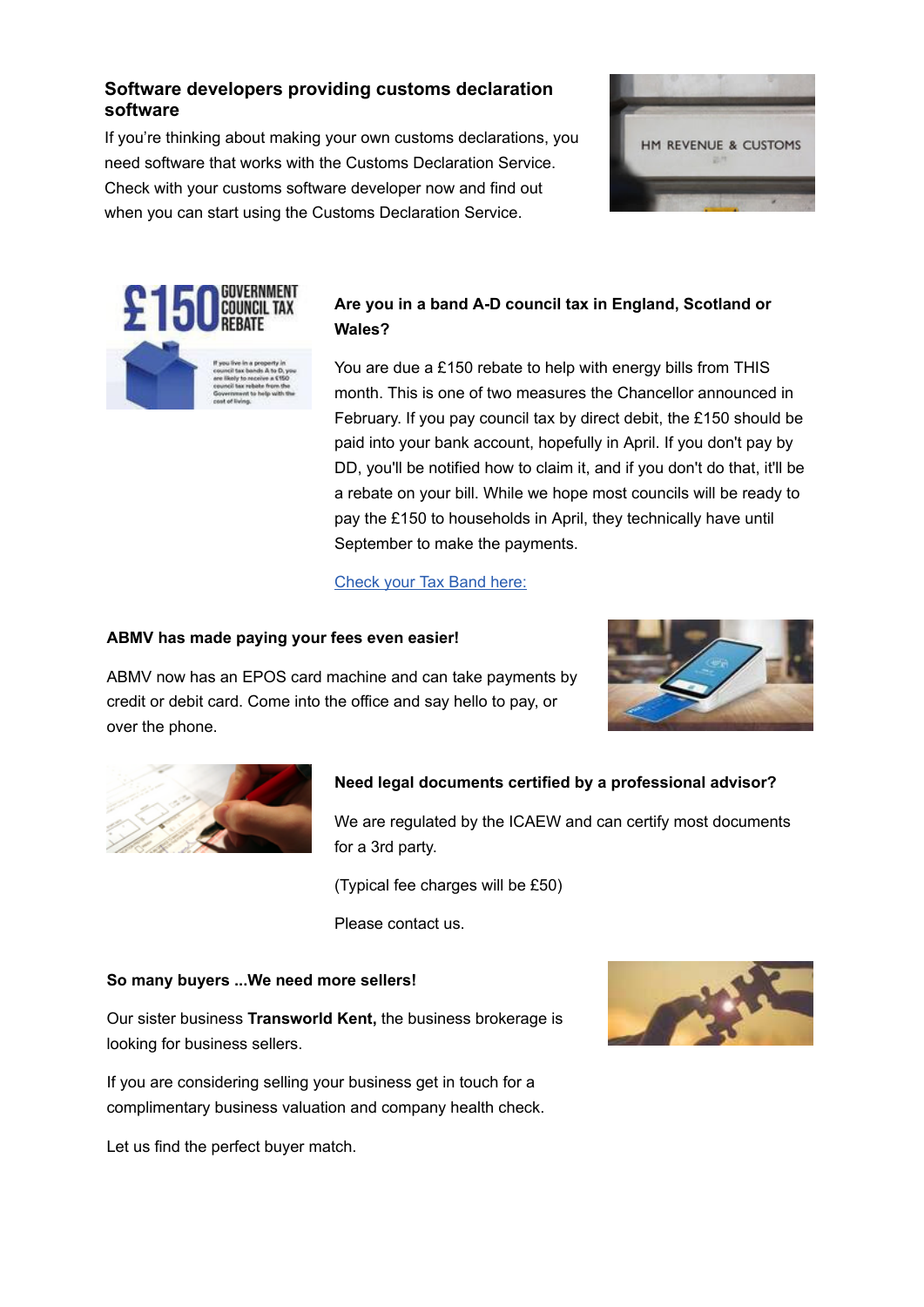# P TO GROW <u>HEI</u>

#### **Help To Grow schemes**

- Help to Grow Management course and Help to Grow Digital
- Digital scheme -If your business is eligible it gives you up to 50% discount of buying new software up to £5,000
- The Management programme is 90% funded by the government.
- Please click on the link for some fuller details.helptogrow.campaign. gov.uk

## **ABMV in the Community**

ABMV is very much part the local community of independent businesseses.

Look out for the logo in and around Tonbridge and Tunbridge Wells.

Make that choice and support local where you can.



**数**<br>HM Government







#### **Points of Contact**

Chris Page - Personal Tax Manager Hayley Hawes Webb - Limited Company Accountant Mandy Kitchenham - Payroll & Pensions Manager Wendy Berry - Assistant Accountant Many thanks and please contact us with any queries.



**JOBS**